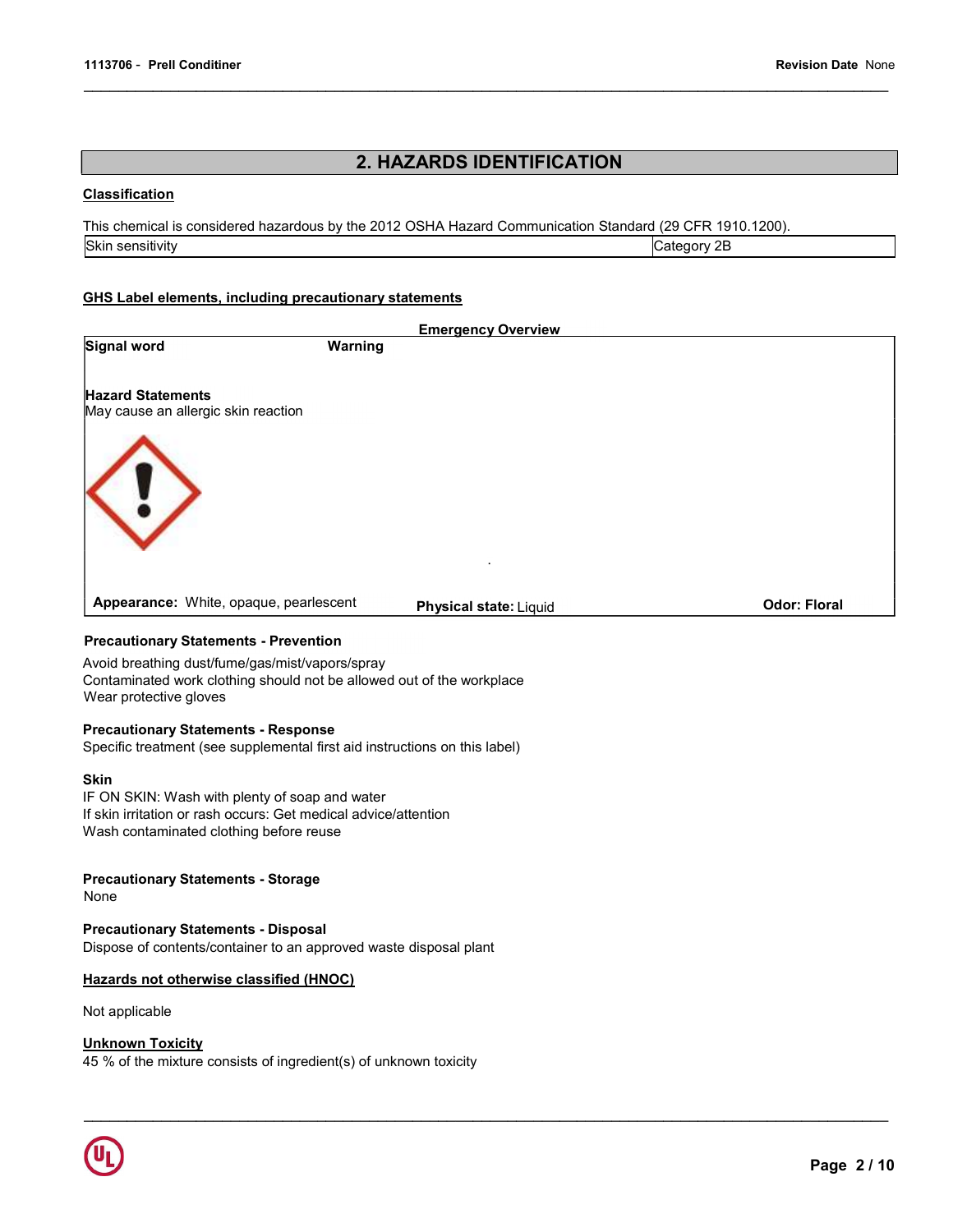## **Other information**

May cause slight eye irritation Repeated or prolonged skin contact may cause allergic reactions with susceptible persons

## **Interactions with Other Chemicals**

No information available.

# 3. COMPOSITION/INFORMATION ON INGREDIENTS

| <b>Chemical name</b>                | <b>CAS No</b> | Weight-% | <b>Trade Secret</b> |
|-------------------------------------|---------------|----------|---------------------|
| <b>Water</b>                        | 7732-18-5     | < 100    | $\ast$              |
| Behentrimonium Methosulfate         | 81646-13-1    | < 10     | $\ast$              |
| Cetyl Alcohol                       | 36653-82-4    | < 10     | $\ast$              |
| Glycol Distearate                   | 627-83-8      | < 0.5    | $\ast$              |
| Panthenol-DL                        | 16485-10-2    | < 0.5    | $\ast$              |
| Fragrance Eden Mod 1 440 AC LPV NMR | Mixture       | < 0.5    | $\ast$              |
| Laureth-4                           | 68439-50-9    | < 0.5    | $\ast$              |
| Cocamidopropyl Betaine              | 61789-40-0    | < 0.5    | $\ast$              |
| Methylchloroisothiazolinone         | 26172-55-4    | < 0.5    | $\ast$              |
| Methylisothiazolinone               | 2682-20-4     | < 0.5    | $\ast$              |

\*The exact percentage (concentration) of

composition has been withheld as a trade secret

# 4. FIRST AID MEASURES

| <b>First aid measures</b> |                                                                                                                                         |
|---------------------------|-----------------------------------------------------------------------------------------------------------------------------------------|
| <b>General Advice</b>     | Show this safety data sheet to the doctor in attendance.                                                                                |
| Eye contact               | Rinse thoroughly with plenty of water, also under the eyelids. If symptoms persist, call a<br>physician.                                |
| <b>Skin contact</b>       | Wash with soap and water. May cause an allergic skin reaction. In the case of skin<br>irritation or allergic reactions see a physician. |
| <b>Inhalation</b>         | Remove to fresh air.                                                                                                                    |
| Ingestion                 | Rinse mouth immediately and drink plenty of water. Never give anything by mouth to an<br>unconscious person.                            |
|                           |                                                                                                                                         |

 $\mathcal{L}_\mathcal{L} = \{ \mathcal{L}_\mathcal{L} = \{ \mathcal{L}_\mathcal{L} = \{ \mathcal{L}_\mathcal{L} = \{ \mathcal{L}_\mathcal{L} = \{ \mathcal{L}_\mathcal{L} = \{ \mathcal{L}_\mathcal{L} = \{ \mathcal{L}_\mathcal{L} = \{ \mathcal{L}_\mathcal{L} = \{ \mathcal{L}_\mathcal{L} = \{ \mathcal{L}_\mathcal{L} = \{ \mathcal{L}_\mathcal{L} = \{ \mathcal{L}_\mathcal{L} = \{ \mathcal{L}_\mathcal{L} = \{ \mathcal{L}_\mathcal{$ 

Most important symptoms and effects, both acute and delayed

Most Important Symptoms and Itching. Rashes. Hives. Effects

Indication of any immediate medical attention and special treatment needed

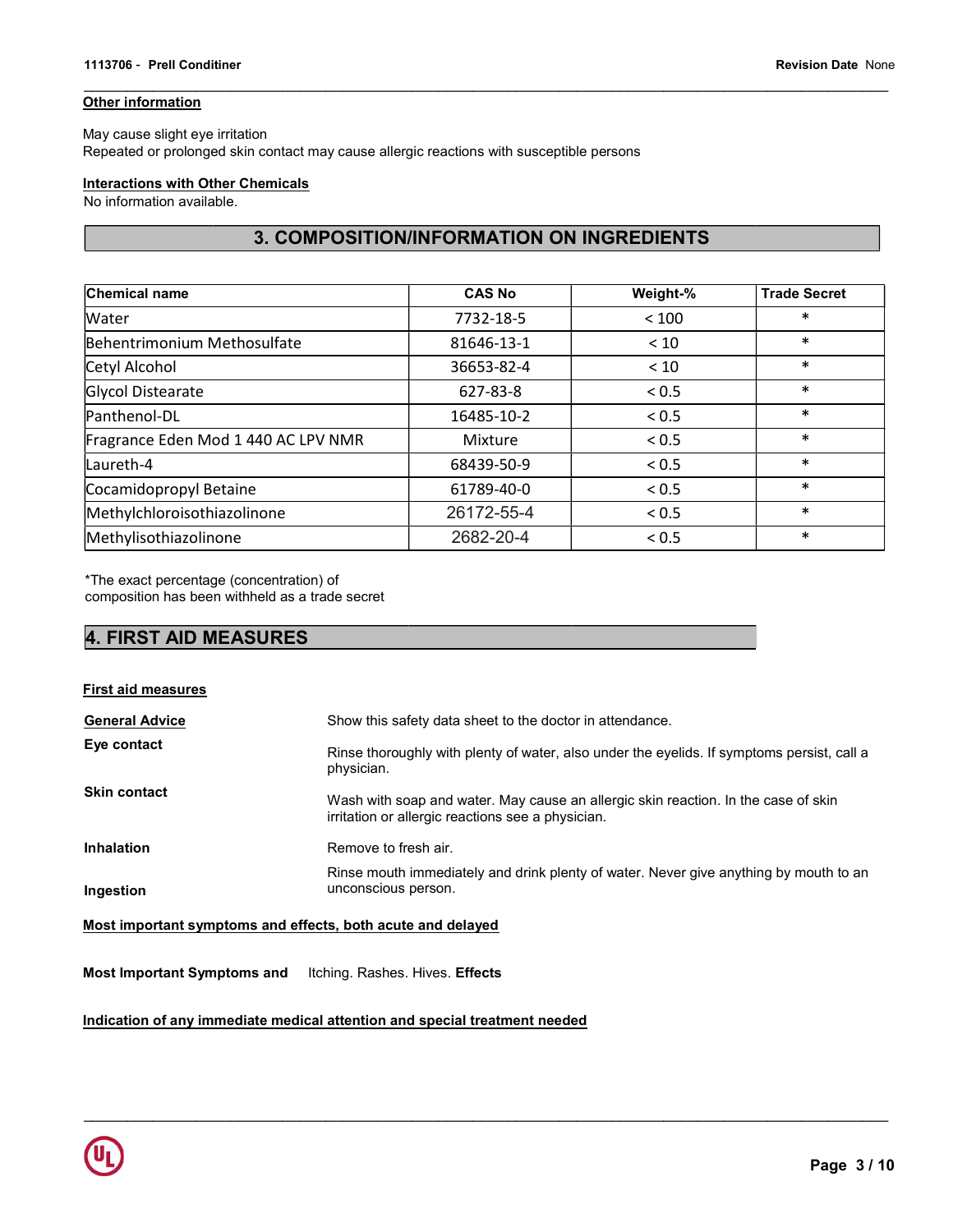Notes to Physician **May cause sensitization in susceptible persons**. Treat symptomatically.

# 5. FIRE-FIGHTING MEASURES

#### Suitable Extinguishing Media

Use extinguishing measures that are appropriate to local circumstances and the surrounding environment.

#### Unsuitable extinguishing media

CAUTION: Use of water spray when fighting fire may be inefficient.

#### Specific hazards arising from the chemical

Product is or contains a sensitizer. May cause sensitization by skin contact.

Uniform Fire Code Sensitizer: Liquid

#### **Explosion Data**

Sensitivity to Mechanical Impact None. Sensitivity

to Static Discharge None.

#### Protective equipment and precautions for firefighters

As in any fire, wear self-contained breathing apparatus pressure-demand, MSHA/NIOSH (approved or equivalent) and full protective gear.

# 6. ACCIDENTAL RELEASE MEASURES

#### Personal precautions, protective equipment and emergency procedures

| <b>Personal precautions</b>                                  | Avoid contact with skin, eyes or clothing. Use personal protective equipment as required.                                                                                                                                         |  |  |
|--------------------------------------------------------------|-----------------------------------------------------------------------------------------------------------------------------------------------------------------------------------------------------------------------------------|--|--|
| <b>Environmental precautions</b>                             |                                                                                                                                                                                                                                   |  |  |
| <b>Environmental precautions</b>                             | See Section 12 for additional Ecological Information.                                                                                                                                                                             |  |  |
| Methods and material for containment and cleaning up         |                                                                                                                                                                                                                                   |  |  |
| <b>Methods for containment</b>                               | Prevent further leakage or spillage if safe to do so.                                                                                                                                                                             |  |  |
| Methods for cleaning up                                      | Soak up with inert absorbent material. Pick up and transfer to properly labeled containers.                                                                                                                                       |  |  |
|                                                              | <b>7. HANDLING AND STORAGE</b>                                                                                                                                                                                                    |  |  |
| <b>Precautions for safe handling</b>                         |                                                                                                                                                                                                                                   |  |  |
| <b>Handling</b>                                              | Handle in accordance with good industrial hygiene and safety practice. Avoid contact<br>with skin, eyes or clothing. Do not eat, drink or smoke when using this product. Take off<br>contaminated clothing and wash before reuse. |  |  |
| Conditions for safe storage, including any incompatibilities |                                                                                                                                                                                                                                   |  |  |
| <b>Storage</b>                                               | Keep containers tightly closed in a dry, cool and well-ventilated place. Store locked up.<br>Keep out of the reach of children.                                                                                                   |  |  |
| <b>Incompatible Products</b>                                 | None known based on information supplied.                                                                                                                                                                                         |  |  |

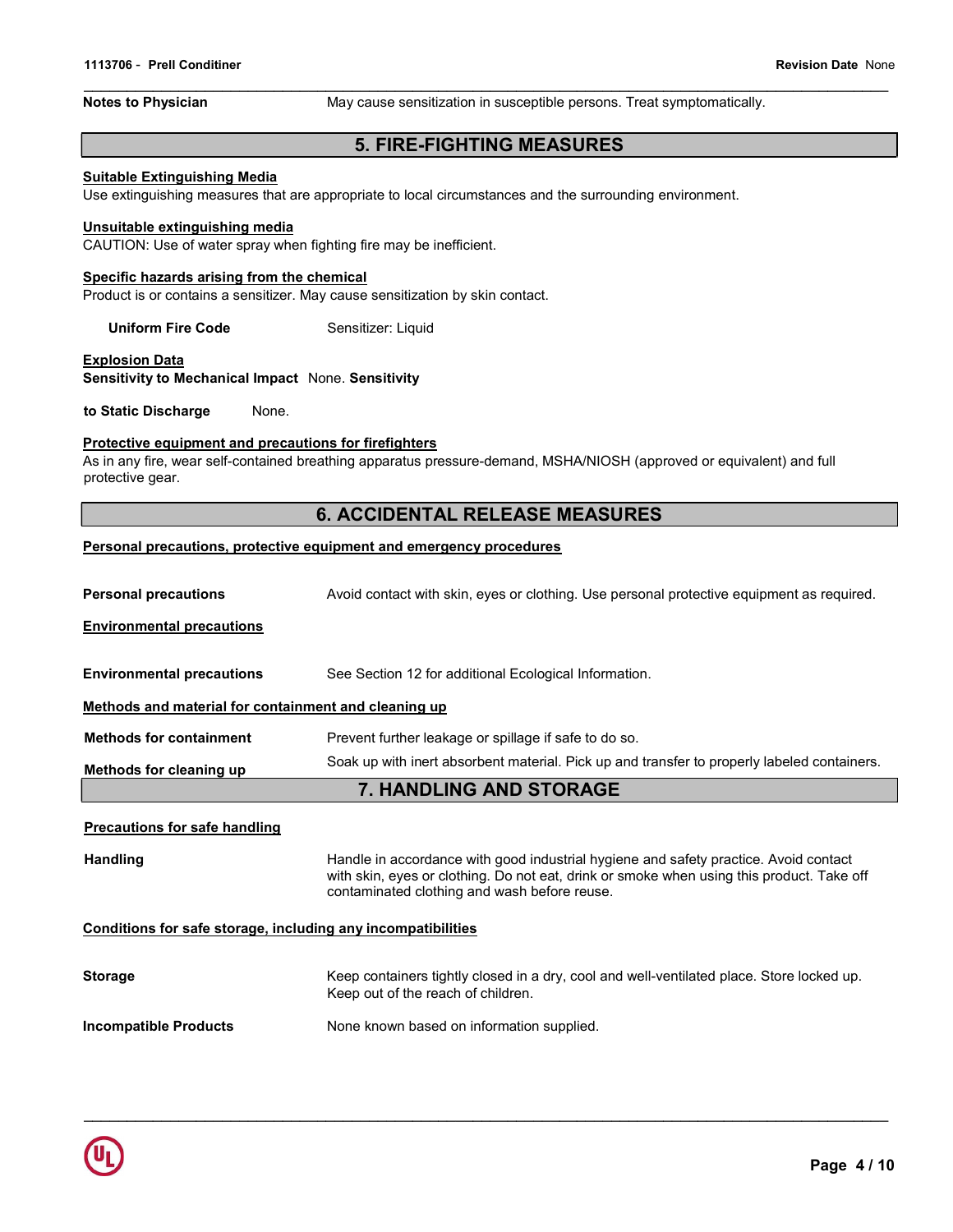# 8. EXPOSURE CONTROLS/PERSONAL PROTECTION

## Control parameters

| <b>Exposure Guidelines</b>                                | This product, as supplied, does not contain any hazardous materials with occupational<br>exposure limits established by the region specific regulatory bodies                                                                                                                                                                                                                                                           |
|-----------------------------------------------------------|-------------------------------------------------------------------------------------------------------------------------------------------------------------------------------------------------------------------------------------------------------------------------------------------------------------------------------------------------------------------------------------------------------------------------|
| Appropriate engineering controls                          |                                                                                                                                                                                                                                                                                                                                                                                                                         |
| <b>Engineering Measures</b>                               | <b>Showers</b><br>Eyewash stations<br><b>Ventilation systems</b>                                                                                                                                                                                                                                                                                                                                                        |
|                                                           | Individual protection measures, such as personal protective equipment                                                                                                                                                                                                                                                                                                                                                   |
| Eye/face protection                                       | Wear safety glasses with side shields<br>(or goggles).<br>Wear protective gloves and                                                                                                                                                                                                                                                                                                                                    |
| Skin and body protection<br><b>Respiratory protection</b> | protective clothing.<br>If exposure limits are exceeded or irritation is experienced,<br>NIOSH/MSHA approved respiratory protection should be<br>worn. Positive-pressure supplied air respirators may be<br>required for high airborne contaminant concentrations.<br>Respiratory protection must be provided in accordance<br>with current local regulations.<br>Handle in accordance with good industrial hygiene and |
| <b>Hygiene Measures</b>                                   | safety practice.                                                                                                                                                                                                                                                                                                                                                                                                        |

# 9. PHYSICAL AND CHEMICAL PROPERTIES

# Physical and Chemical Properties

| <b>Physical state</b>            | Liquid                   |                       |                  |             |
|----------------------------------|--------------------------|-----------------------|------------------|-------------|
| Appearance                       | Green translucent        | Odor                  | Floral           |             |
| Color                            | No information available | <b>Odor Threshold</b> | No.<br>available | information |
| <b>Property</b>                  | <b>Values</b>            | <b>Remarks Method</b> |                  |             |
| рH                               | 6.5                      | None known            |                  |             |
| Melting / freezing point         | No data available        | None known            |                  |             |
| Boiling point / boiling range    | No data available        | None known            |                  |             |
| <b>Flash Point</b>               | 250 C / 482 F            | None known            |                  |             |
| <b>Evaporation Rate</b>          | No data available        | None known            |                  |             |
| Flammability (solid, gas)        | No data available        | None known            |                  |             |
| <b>Flammability Limit in Air</b> |                          |                       |                  |             |
| Upper flammability limit         | No data available        |                       |                  |             |
| <b>Lower flammability limit</b>  | No data available        |                       |                  |             |
| Vapor pressure                   | No data available        | None known            |                  |             |
| Vapor density                    | No data available        | None known            |                  |             |
| <b>Specific Gravity</b>          | 0.98                     | None known            |                  |             |
| <b>Water Solubility</b>          | Completely soluble       | None known            |                  |             |
| Solubility in other solvents     | No data available        | None known            |                  |             |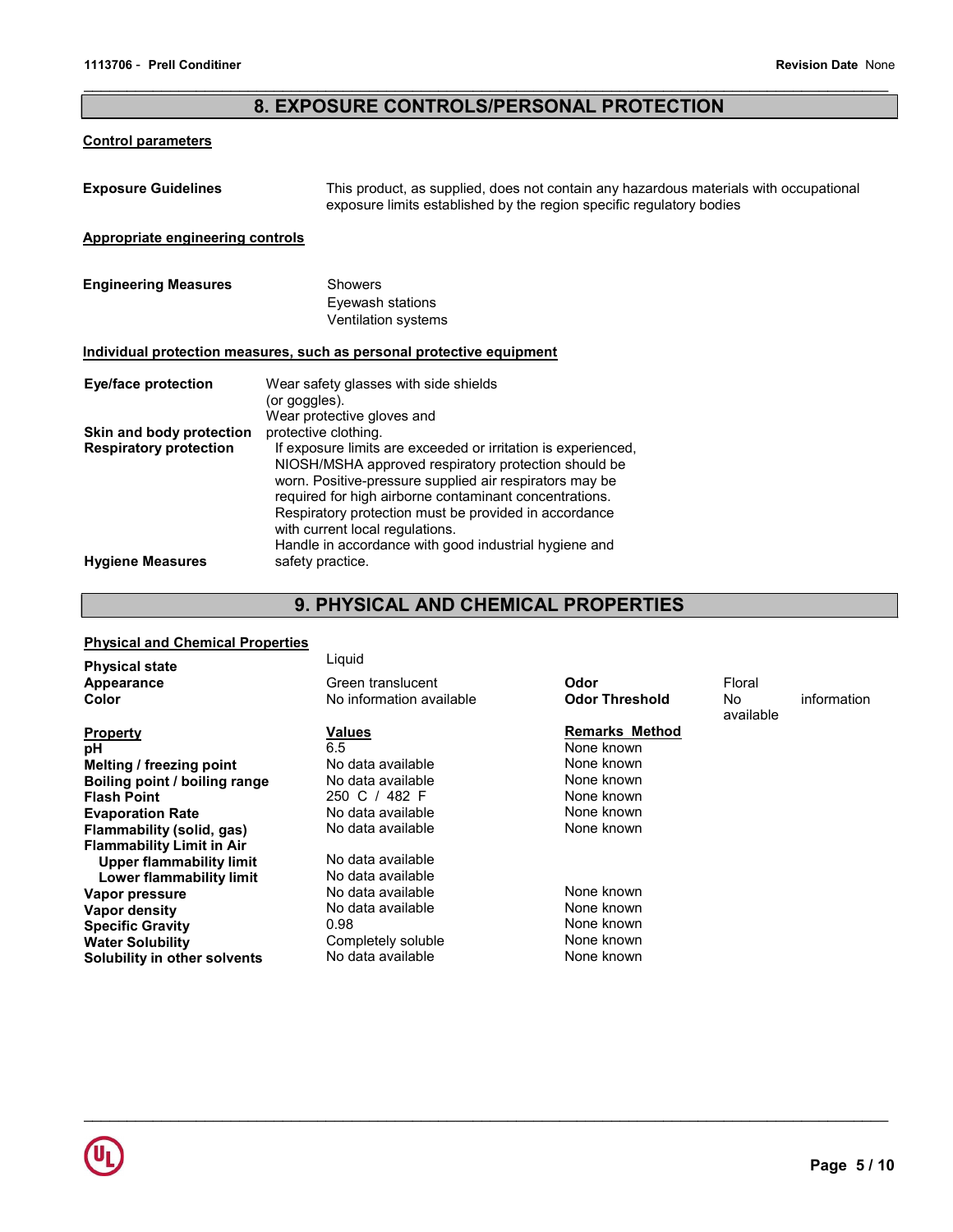| Partition coefficient: n-octanol/waterNo data available |                   | Nor |
|---------------------------------------------------------|-------------------|-----|
| <b>Autoignition temperature</b>                         | No data available | Nor |
| <b>Decomposition temperature</b>                        | No data available | Nor |
| <b>Kinematic viscosity</b>                              | No data available | Nor |
| <b>Dynamic viscosity</b>                                | No data available | Nor |
| <b>Explosive properties</b>                             | No data available |     |
| <b>Oxidizing properties</b>                             | No data available |     |
| <b>Other Information</b>                                |                   |     |
| <b>Softening Point</b>                                  | No data available |     |
| <b>VOC Content (%)</b>                                  | No data available |     |
| <b>Particle Size</b>                                    | No data available |     |
|                                                         |                   |     |
| <b>Particle Size Distribution</b>                       | No data available |     |

ne known ne known ne known ne known ne known

# 10. STABILITY AND REACTIVITY

#### **Reactivity**

No data available.

#### Chemical stability

Stable under recommended storage conditions.

## Possibility of Hazardous Reactions

None under normal processing.

## Conditions to avoid

None known based on information supplied.

#### Incompatible materials

None known based on information supplied.

# **Hazardous Decomposition Products**

None known based on information supplied.

# 11. TOXICOLOGICAL INFORMATION

 $\mathcal{L}_\mathcal{L} = \{ \mathcal{L}_\mathcal{L} = \{ \mathcal{L}_\mathcal{L} = \{ \mathcal{L}_\mathcal{L} = \{ \mathcal{L}_\mathcal{L} = \{ \mathcal{L}_\mathcal{L} = \{ \mathcal{L}_\mathcal{L} = \{ \mathcal{L}_\mathcal{L} = \{ \mathcal{L}_\mathcal{L} = \{ \mathcal{L}_\mathcal{L} = \{ \mathcal{L}_\mathcal{L} = \{ \mathcal{L}_\mathcal{L} = \{ \mathcal{L}_\mathcal{L} = \{ \mathcal{L}_\mathcal{L} = \{ \mathcal{L}_\mathcal{$ 

#### Information on likely routes of exposure

# Product Information . Inhalation Specific test data for the substance or mixture is not available. Eye contact Specific test data for the substance or mixture is not available. Skin contact Specific test data for the substance or mixture is not available.

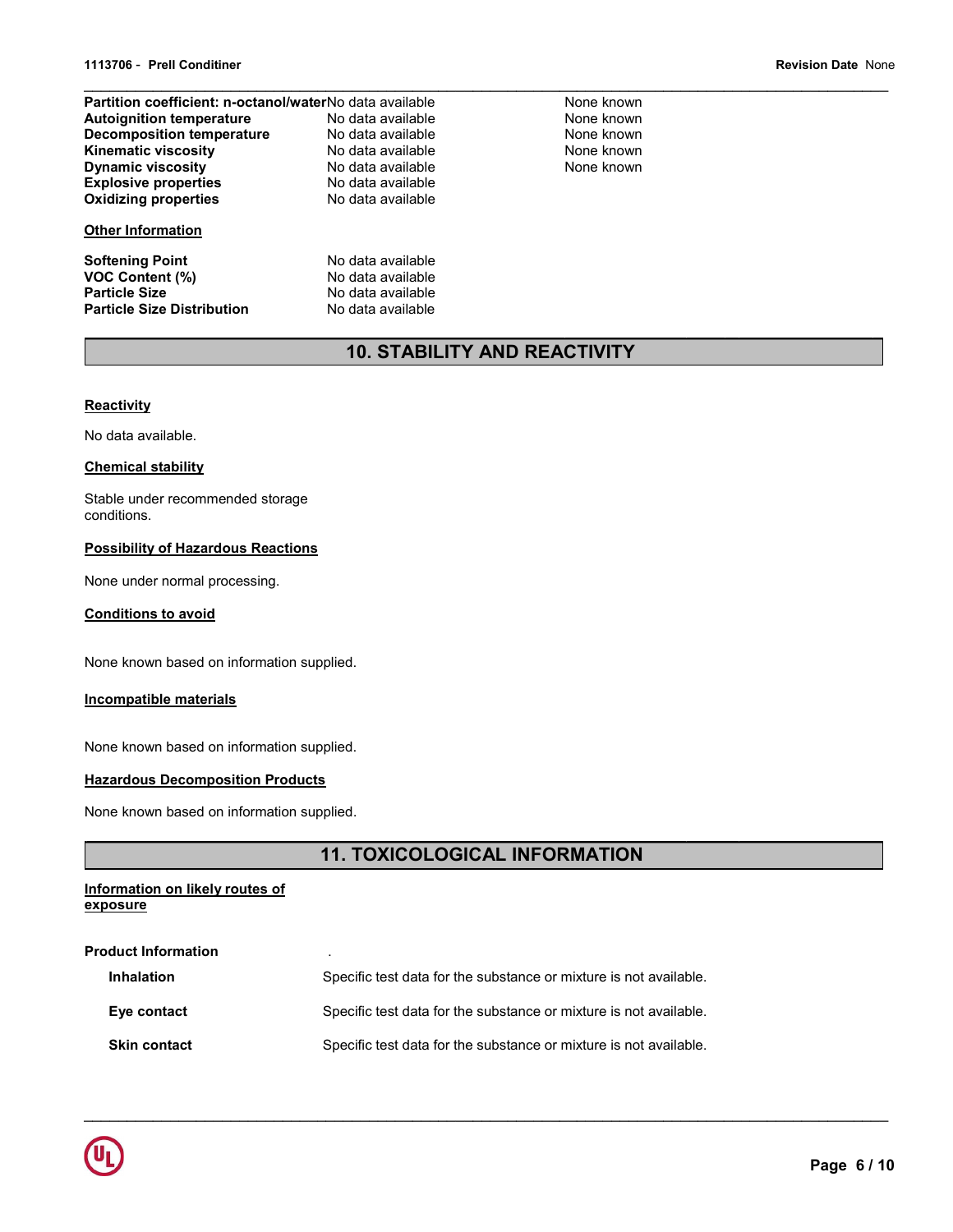#### Ingestion

Specific test data for the substance or mixture is not available

#### Component Information

| <b>Chemical name</b>                    | Oral LD50         | Dermal LD50       | <b>Inhalation LC50</b> |
|-----------------------------------------|-------------------|-------------------|------------------------|
| Fragrance Eden Mod<br>11 440 AC LPV NMR | No data available | No data available | No data<br>available   |

## Information on toxicological effects

| <b>Symptoms</b>                 | Itching. Rashes. Hives.                                                                    |
|---------------------------------|--------------------------------------------------------------------------------------------|
|                                 | Delayed and immediate effects as well as chronic effects from short and long-term exposure |
| <b>Sensitization</b>            | May cause sensitization by skin contact.                                                   |
| <b>Mutagenic Effects</b>        | No information available.                                                                  |
| Carcinogenicity                 | Contains no ingredient listed as a carcinogen.                                             |
|                                 |                                                                                            |
| <b>Reproductive toxicity</b>    | No information available.                                                                  |
| <b>STOT - single exposure</b>   | No information available.                                                                  |
| <b>STOT - repeated exposure</b> | No information available.                                                                  |
| <b>Target Organ Effects</b>     | Skin.                                                                                      |
| <b>Aspiration Hazard</b>        | No information available.                                                                  |

#### Numerical measures of toxicity Product Information

### The following values are calculated based on chapter 3.1 of the GHS document

ATEmix (oral) 80,667.00 mg/kg

# 12. ECOLOGICAL INFORMATION

### **Ecotoxicity**

The environmental impact of this product has not been fully investigated.

| <b>Chemical name</b>                      | <b>Toxicity to Algae</b> | <b>Toxicity to Fish</b> | <b>Toxicity to</b><br><b>Microorganisms</b> | Daphnia Magna (Water<br>Flea) |
|-------------------------------------------|--------------------------|-------------------------|---------------------------------------------|-------------------------------|
| Fragrance Eden<br>Mod 1 440 AC<br>LPV NMR | No data available        | No data available       | No data available                           | No data available             |

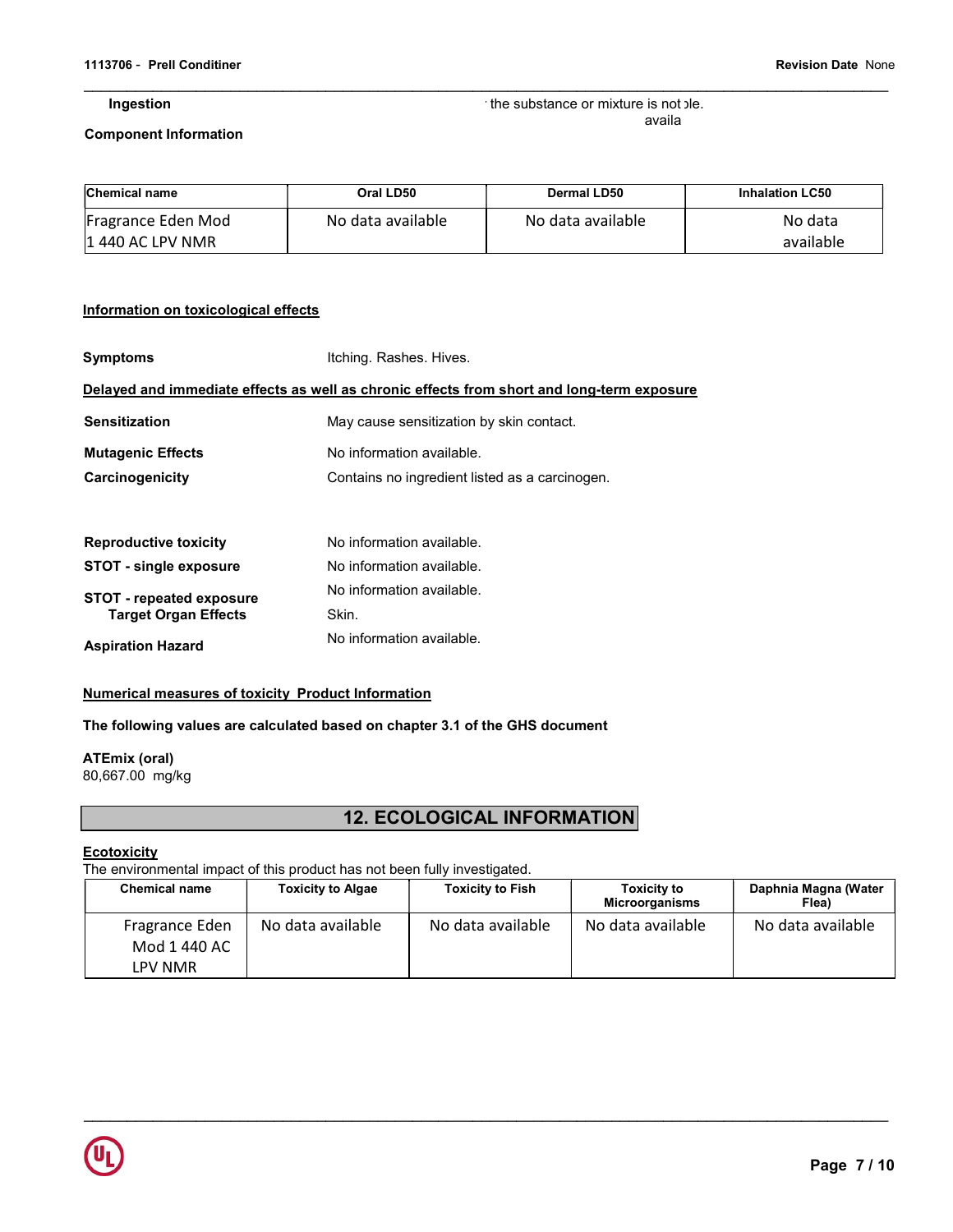## **Persistence and Degradability**

No information available.

## **Bioaccumulation**

| <b>Chemical name</b> | Log Pow           |
|----------------------|-------------------|
| Fragrance Eden Mod   | No data available |
| 1 440 AC LPV NMR     |                   |

## **Other adverse effects**

No information available.

# 13. DISPOSAL CONSIDERATIONS

## Waste treatment methods

| Disposal methods              | This material, as supplied, is not a hazardous waste according to Federal regulations (40<br>CFR 261). This material could become a hazardous waste if it is mixed with or otherwise<br>comes in contact with a hazardous waste, if chemical additions are made to this material,<br>or if the material is processed or otherwise altered. Consult 40 CFR 261 to determine<br>whether the altered material is a hazardous waste. Consult the appropriate state, regional,<br>or local regulations for additional requirements. |
|-------------------------------|--------------------------------------------------------------------------------------------------------------------------------------------------------------------------------------------------------------------------------------------------------------------------------------------------------------------------------------------------------------------------------------------------------------------------------------------------------------------------------------------------------------------------------|
| <b>Contaminated Packaging</b> | Dispose of contents/containers in accordance with local regulations.                                                                                                                                                                                                                                                                                                                                                                                                                                                           |

# California Hazardous Waste Codes 561

| <b>14. TRANSPORT INFORMATION</b>                                 |                             |  |
|------------------------------------------------------------------|-----------------------------|--|
|                                                                  | <b>NOT REGULATED</b>        |  |
| <u>DOT</u><br><b>Proper Shipping Name</b><br><b>Hazard Class</b> | <b>NON REGULATED</b><br>N/A |  |
| <b>TDG</b>                                                       | Not regulated               |  |
| <b>MEX</b>                                                       | Not regulated               |  |
| <b>ICAO</b>                                                      | Not regulated               |  |
| <b>IATA</b>                                                      | Not regulated               |  |
| <b>Proper Shipping Name</b><br><b>Hazard Class</b>               | <b>NON REGULATED</b><br>N/A |  |
| <b>IMDG/IMO</b>                                                  | Not regulated               |  |
| <b>Hazard Class</b>                                              | N/A                         |  |
| RID                                                              | Not regulated               |  |

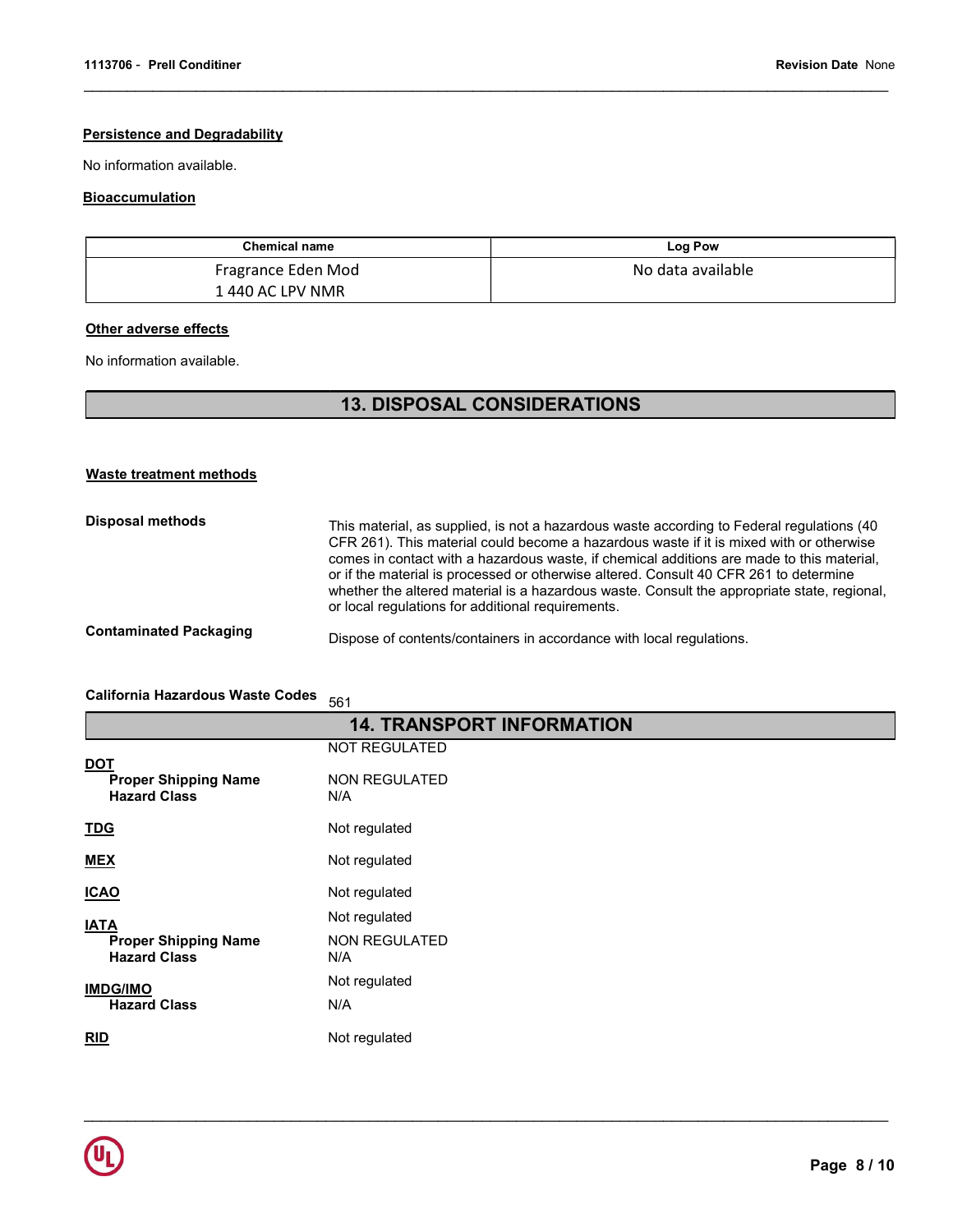ADR Not regulated

ADN Not regulated

15. REGULATORY INFORMATION

### International Inventories

TSCA Complies

DSL DSL All components are listed either on the DSL or NDSL.

TSCA - United States Toxic Substances Control Act Section 8(b) Inventory

DSL/NDSL - Canadian Domestic Substances List/Non-Domestic Substances List

# US Federal Regulations

# SARA 313

Section 313 of Title III of the Superfund Amendments and Reauthorization Act of 1986 (SARA). This product does not contain any chemicals which are subject to the reporting requirements of the Act and Title 40 of the Code of Federal Regulations, Part 372

## SARA 311/312 Hazard Categories

| Acute Health Hazard               | Yes |
|-----------------------------------|-----|
| Chronic Health Hazard             | N٥  |
| Fire Hazard                       | N٥  |
| Sudden release of pressure hazard | Nο  |
| Reactive Hazard                   | N٥  |
|                                   |     |

#### CWA (Clean Water Act)

This product does not contain any substances regulated as pollutants pursuant to the Clean Water Act (40 CFR 122.21 and 40 CFR 122.42)

# CERCLA

This material, as supplied, does not contain any substances regulated as hazardous substances under the Comprehensive Environmental Response Compensation and Liability Act (CERCLA) (40 CFR 302) or the Superfund Amendments and Reauthorization Act (SARA) (40 CFR 355). There may be specific reporting requirements at the local, regional, or state level pertaining to releases of this material

# US State Regulations

#### California Proposition 65

This product does not contain any Proposition 65 chemicals.

#### U.S. State Right-to-Know Regulations

| <b>Chemical name</b> | <b>New Jersey</b> | Massachusetts   Pennsylvania | <b>Rhode Island</b> | <b>Illinois</b> |
|----------------------|-------------------|------------------------------|---------------------|-----------------|
|                      |                   |                              |                     |                 |
|                      |                   |                              |                     |                 |
|                      |                   |                              |                     |                 |